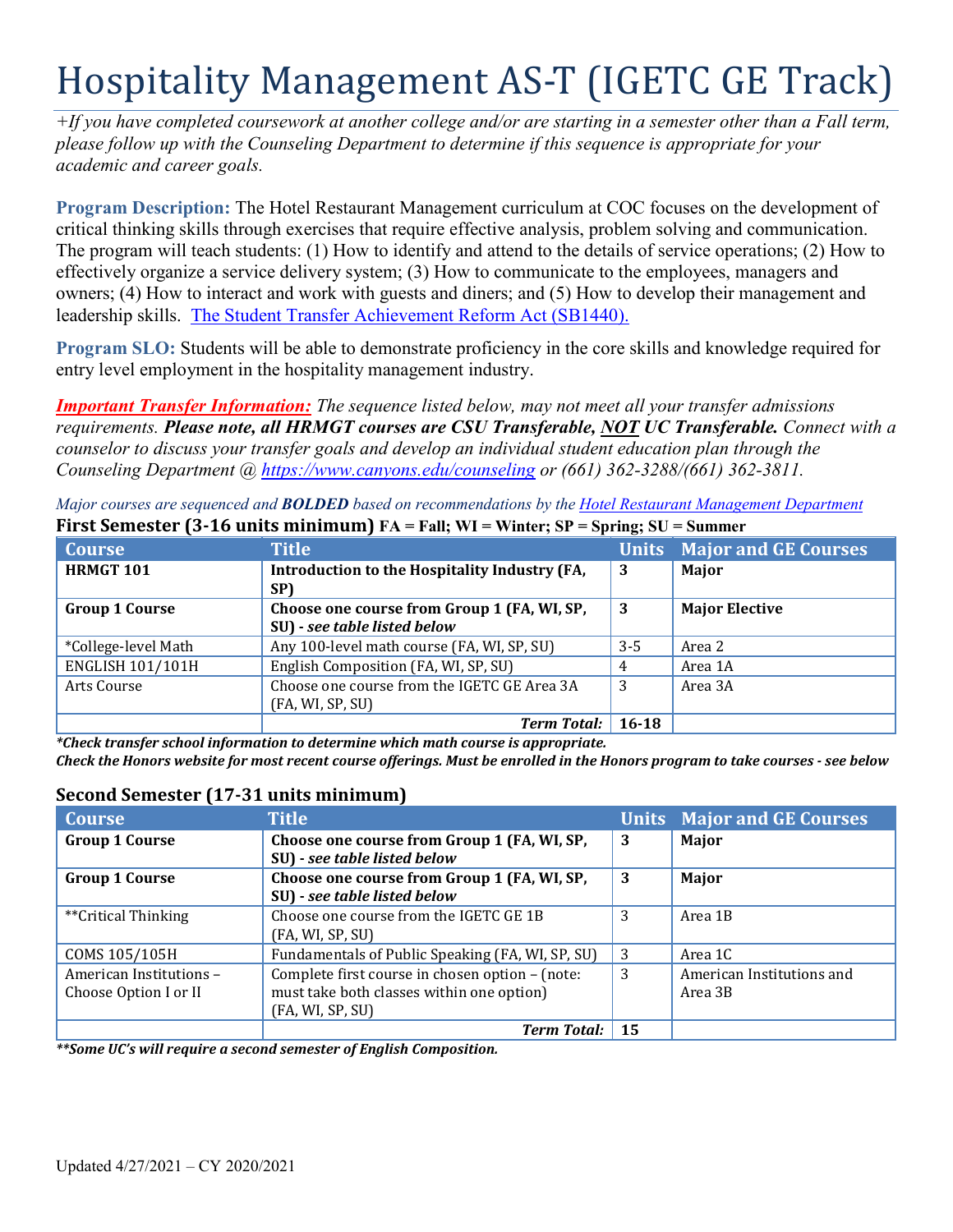## **Intersession I (32-34 units minimum)**

| <b>Course</b>                                                               | Title                                                                                                                                                                |              | <b>Units Major and GE Courses</b> |
|-----------------------------------------------------------------------------|----------------------------------------------------------------------------------------------------------------------------------------------------------------------|--------------|-----------------------------------|
| Course                                                                      | Title                                                                                                                                                                | <b>Units</b> | <b>Major and GE Courses</b>       |
| <b>Group 2 Course -</b><br><b>Department Recommends</b><br><b>HRMGT 102</b> | Choose one course from Group 2 (FA, WI, SP,<br>SU) - see table listed below. Department<br><b>Recommends Introduction to the Tourism</b><br><b>Industry (WI, SU)</b> | -3           | <b>Major</b>                      |
|                                                                             | <b>Term Total:</b> 3                                                                                                                                                 |              |                                   |

#### **Third Semester (35-49 units minimum)**

| <b>Course</b>             | <b>Title</b>                                                                                                      | <b>Units</b> | <b>Major and GE Courses</b>         |
|---------------------------|-------------------------------------------------------------------------------------------------------------------|--------------|-------------------------------------|
| <b>Physical Science</b>   | Choose one course from IGETC GE Area 5A (if not<br>taking the corresponding lab, will need to add a lab           | $3-4$        | Area 5A (and 5B)                    |
|                           | to the Life Science course) (FA, WI, SP, SU)                                                                      |              |                                     |
| Arts OR Humanities        | Choose one course from either IGETC GE Area 3<br>(FA, WI, SP, SU)                                                 | 3            | Area 3A or 3B                       |
| American Institutions     | Complete second course in chosen option - (note:<br>must take both classes within one option)<br>(FA, WI, SP, SU) | 3            | American Institutions and<br>Area 4 |
| Social Science            | Choose one course from IGETC GE Area 4<br>(FA, WI, SP, SU)                                                        | 3            | Area 4                              |
| ++UC Elective (Consider a | Choose any course that is UC transferable                                                                         | $3 - 5$      | Elective (Have you met the UC       |
| Foreign Language)         | (FA, WI, SP, SU)                                                                                                  |              | Foreign Language<br>Requirement?)   |
|                           | <b>Term Total:</b>                                                                                                | $15 - 18$    |                                     |

 *Proficiency equivalent to two years of a high school foreign language with a "C" or better will meet the IGETC Language other than ++ Foreign Language is required as part of the IGETC transfer general education breadth. This is a UC requirement. English requirement. High School Transcripts must be on file in Admissions. Please see the Counseling Office for additional information.* 

## **Fourth Semester (50-61 units minimum)**

| <b>Course</b>                | <b>Title</b>                                         | <b>Units</b> | <b>Major and GE Courses</b> |
|------------------------------|------------------------------------------------------|--------------|-----------------------------|
| Group 2 Course -             | Choose one course from Group 2 (FA, WI, SP,          | 3            | Major                       |
| <b>Department Recommends</b> | SU) - see table listed below. Department             |              |                             |
| <b>HRMGT 275</b>             | <b>Recommends Hotel and Restaurant Sales and</b>     |              |                             |
|                              | <b>Marketing (SP)</b>                                |              |                             |
| Life Science                 | Choose one course from IGETC GE Area 4 (if not       | $3-4$        | Area 5B (and $5C$ )         |
|                              | taking the corresponding lab, will need to add a lab |              |                             |
|                              | to the Physical Science category) (FA, WI, SP, SU)   |              |                             |
| Social Science               | Choose one course from IGETC GE Area 4               | 3            | Area 4                      |
|                              | (FA, WI, SP, SU)                                     |              |                             |
| <b>UC</b> Elective           | Choose any UC transferable course (FA, WI, SP,       | 3            | Elective                    |
|                              | SU)                                                  |              |                             |
|                              | <b>Term Total:</b>                                   | 12-13        |                             |

## **Total Units: 61+**

#### **Group 1** – **Choose three courses from the following for a total of nine units:**

| <b>ECON 202/202H</b> | Microeconomics (FA, WI, SP, SU)                     | J |
|----------------------|-----------------------------------------------------|---|
| <b>HRMGT 150</b>     | <b>Introduction to Hotel/Resort Operations (FA)</b> | ъ |
| <b>HRMGT 210</b>     | <b>Hotel and Restaurant Law (SP)</b>                | J |
| <b>HRMGT 220</b>     | <b>Restaurant Operations (FA)</b>                   |   |
| <b>HRMGT 225</b>     | <b>Food Service Sanitation and Safety (FA)</b>      |   |

#### **Group 2 – Choose two courses from the following for six to nine units:**

| <b>BUS 201</b> | Principles of Accounting I (FA, SP, SU)       |  |
|----------------|-----------------------------------------------|--|
| <b>BUS 211</b> | Business Law (FA, WI, SP, SU)                 |  |
| HRMGT 102      | Introduction to the Tourism Industry (WI, SU) |  |